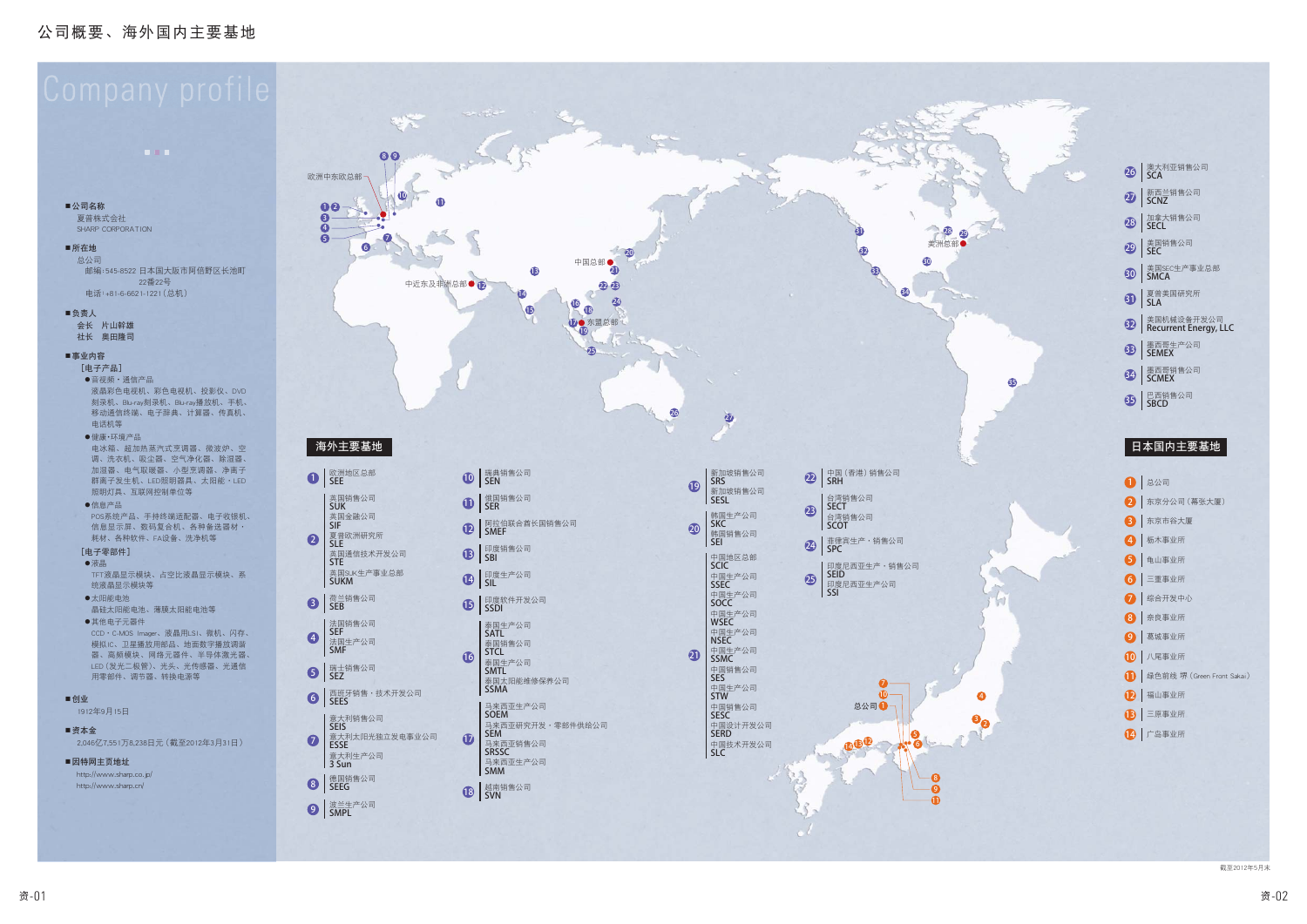## 海外主要基地







美国销售公司 SEC 生产事业部 SMCA



墨西哥生产公司 SEMEX



加拿大销售公司 SECL





SEMEX ᄪ߶ညตާ๖ SUK Ԓූդާ๖ SMPL



印度尼西亚生产 · 销售公司 SEID



|                 | 国家       |             | 公司名称                                                            | 成立年份 (登记上) | 概要           |
|-----------------|----------|-------------|-----------------------------------------------------------------|------------|--------------|
| $\bullet$       |          | <b>SEE</b>  | Sharp Electronics (Europe) Limited                              | 2012年      | 地区总部         |
|                 |          | <b>SUK</b>  | Sharp Electronics (U.K.) Ltd.                                   | 1969年      | 销售公司         |
|                 | 英国       | <b>SIF</b>  | Sharp International Finance (U.K.) Plc.                         | 1990年      | 金融公司         |
| 0               |          | <b>SLE</b>  | Sharp Laboratories of Europe, Ltd.                              | 1990年      | 研究开发公司       |
|                 |          | <b>STE</b>  | Sharp Telecommunications of Europe, Ltd.                        | 2001年      | 技术开发公司       |
|                 |          | <b>SUKM</b> | Sharp Manufacturing Company of UK                               | 1985年※1    | 牛产基地※2       |
| 0               | 荷兰       | <b>SEB</b>  | Sharp Electronics Benelux B.V.                                  | 1991年      | 销售公司         |
| ❹               |          | <b>SEF</b>  | Sharp Electronics France S.A.                                   | 1971年※3    | 销售公司         |
|                 | 法国       | <b>SMF</b>  | Sharp Manufacturing France S.A.                                 | 1989年      | 生产公司         |
| $\bullet$       | 瑞士       | <b>SEZ</b>  | Sharp Electronics (Schweiz) AG                                  | 1986年      | 销售公司         |
| $\bullet$       | 西班牙      | <b>SEES</b> | Sharp Electronica España S.A.                                   | 1986年      | 销售·技术开发公司    |
|                 |          | <b>SEIS</b> | Sharp Electronics (Italia) S.p.A.                               | 1990年      | 销售公司         |
| ❼               | 意大利      | <b>ESSE</b> | Enel Green Power & Sharp Solar Energy S.r.l.                    | 2010年      | 太阳光独立发电事业公司  |
|                 |          | 3 Sun       | 3Sun S.r.l.                                                     | 2010年      | 生产公司         |
| $\circled{3}$   | 德国       | <b>SEEG</b> | Sharp Electronics (Europe) GmbH                                 | 1968年      | 销售公司         |
| $\bullet$       | 波兰       | <b>SMPL</b> | Sharp Manufacturing Poland Sp. zo. o.                           | 2006年      | 生产公司         |
| $\mathbf 0$     | 瑞典       | <b>SEN</b>  | Sharp Electronics (Nordic) AB                                   | 1979年      | 销售公司         |
| $\bf \Phi$      | 俄国       | <b>SER</b>  | Sharp Electronics Russia LLC.                                   | 2007年      | 销售公司         |
| $\mathbf{C}$    | 阿拉伯联合酋长国 | <b>SMEF</b> | Sharp Middle East Free Zone Establishment                       | 1997年      | 销售公司         |
| $\mathbf{\Phi}$ |          | SBI         | Sharp Business Systems (India) Limited                          | 2000年      | 销售公司         |
| $\bullet$       | 印度       | <b>SIL</b>  | Sharp India Limited                                             | 1989年      | 生产公司         |
| $\mathbf 6$     |          | SSDI        | Sharp Software Development India Pvt. Ltd.                      | 1999年      | 软件开发公司       |
|                 |          | <b>SATL</b> | Sharp Appliances (Thailand) Ltd.                                | 1987年      | 生产公司         |
| $\mathbf{G}$    | 泰国       | <b>STCL</b> | Sharp Thai Co., Ltd.                                            | 1989年      | 销售公司         |
|                 |          | <b>SMTL</b> | Sharp Manufacturing (Thailand) Co., Ltd.                        | 2005年      | 生产公司         |
|                 |          | <b>SSMA</b> | Sharp Solar Maintenance Asia Co., Ltd.                          | 2011年      | 太阳能维修保养公司    |
|                 |          | <b>SOEM</b> | S&O Electronics (Malaysia) Sdn. Bhd.                            | 1974年      | 生产公司         |
| $\bf{r}$        | 马来西亚     | <b>SEM</b>  | Sharp Electronics (Malaysia) Sdn. Bhd.                          | 1995年      | 研究开发·零部件供给公司 |
|                 |          |             | <b>SRSSC</b> Sharp-Roxy Sales and Service Company (M) Sdn. Bhd. | 1985年      | 销售公司         |
|                 |          | <b>SMM</b>  | Sharp Manufacturing Corporation (M) Sdn. Bhd.                   | 1989年      | 生产公司         |
| ®               | 越南       | <b>SVN</b>  | Sharp Electronics (Vietnam) Company Limited                     | 2009年      | 销售公司         |



德国销售公司 SEEG



中国销售公司 SESC



阿拉伯联合酋长国销售公司 SMEF



澳大利亚销售公司 SCA

司 SCA ファンス マンス 马来西亚生产公司 SMM アンチャン アウト 中国生产公司 SOCC



泰国生产公司 SATL



|                       | 国家      |             | 公司名称                                                                   | 成立年份 (登记上)          | 概要       |
|-----------------------|---------|-------------|------------------------------------------------------------------------|---------------------|----------|
| $\mathbf \Phi$        | 新加坡     | <b>SRS</b>  | Sharp-Roxy Sales (Singapore) Pte., Ltd.                                | 1986年               | 销售公司     |
|                       |         | <b>SESL</b> | Sharp Electronics (Singapore) Pte., Ltd.                               | 1987年               | 销售公司     |
| ⊕                     | 韩国      | <b>SKC</b>  | Sharp Korea Corporation                                                | 1973年               | 生产公司     |
|                       |         | <b>SEI</b>  | Sharp Electronics Inc. of Korea                                        | 1999年               | 销售公司     |
|                       |         | <b>SCIC</b> | 夏普 (中国) 投资有限公司                                                         | 2011年               | 地区总部     |
|                       |         | <b>SSEC</b> | 上海夏普电器有限公司                                                             | 1992年               | 生产公司     |
|                       |         |             | SOCC 夏普办公设备 (常熟) 有限公司                                                  | 1993年               | 生产公司     |
|                       |         | WSEC        | 无锡夏普电子元器件有限公司                                                          | 1994年               | 生产公司     |
|                       |         | <b>NSEC</b> | 南京夏普电子有限公司                                                             | 1996年               | 生产公司     |
| O                     | 中国      |             | SSMC 上海夏普模具工业控制系统有限公司                                                  | 1997年               | 生产公司     |
|                       |         | <b>SES</b>  | 夏普电子 (上海) 有限公司                                                         | 2000年               | 销售公司     |
|                       |         | <b>STW</b>  | 夏普科技 (无锡) 有限公司                                                         | 2004年               | 生产公司     |
|                       |         | <b>SESC</b> | 夏普商贸 (中国) 有限公司                                                         | 2005年               | 销售公司     |
|                       |         | <b>SERD</b> | 夏普电子研发 (南京) 有限公司                                                       | 2010年               | 设计开发公司   |
|                       |         | <b>SLC</b>  | 夏普高科技研发 (上海) 有限公司                                                      | 2011年               | 技术开发公司   |
| ֎                     | 中国 (香港) | <b>SRH</b>  | 声宝-乐声 (香港) 有限公司 (SRH)                                                  | 1987年               | 销售公司     |
| ❸                     | 台湾      | <b>SCOT</b> | 夏寶股份有限公司                                                               | 1990年               | 销售公司     |
|                       |         | <b>SECT</b> | 夏普光電股份有限公司                                                             | 1992年               | 销售公司     |
| ❹                     | 菲律宾     | <b>SPC</b>  | Sharp (Phils.) Corporation                                             | 1982年               | 生产·销售公司  |
| ⊕                     | 印度尼西亚   | <b>SEID</b> | P. T. Sharp Electronics Indonesia                                      | 1994年               | 生产・销售公司  |
|                       |         | SSI         | P. T. Sharp Semiconductor Indonesia                                    | 1995年               | 生产公司     |
| ⊕                     | 澳大利亚    | <b>SCA</b>  | Sharp Corporation of Australia Pty. Ltd.                               | 1971年               | 销售公司     |
| Ð                     | 新西兰     | <b>SCNZ</b> | Sharp Corporation of New Zealand Ltd.                                  | 1988年               | 销售公司     |
| 28                    | 加拿大     | <b>SECL</b> | Sharp Electronics of Canada Ltd.                                       | 1974年               | 销售公司     |
| ⊕                     |         | <b>SEC</b>  | Sharp Electronics Corporation                                          | 1962年               | 销售公司     |
| $\overline{\bullet}$  | 美国      |             | <b>SMCA</b> Sharp Manufacturing Company of America                     | 1979年※1             | 牛产基地※4   |
| $\frac{1}{\Phi}$      |         | <b>SLA</b>  | Sharp Laboratories of America, Inc.                                    | 1995年               | 研究开发公司   |
| $\frac{1}{\circledR}$ |         |             | Recurrent Energy, LLC Recurrent Energy, LLC                            | 2006年 <sup>※5</sup> | 机械设备开发公司 |
| 68                    | 墨西哥     |             | SEMEX Sharp Electronica Mexico S.A.de C.V.                             | 1997年               | 生产公司     |
| 0                     |         |             | <b>SCMEX</b> Sharp Corporation Mexico, S.A. de C.V.                    | 2009年               | 销售公司     |
| 65                    | 巴西      |             | SBCD Sharp Brasil Comércio e Distribuição de Artigos Eletrônicos Ltda. | 2011年               | 销售公司     |

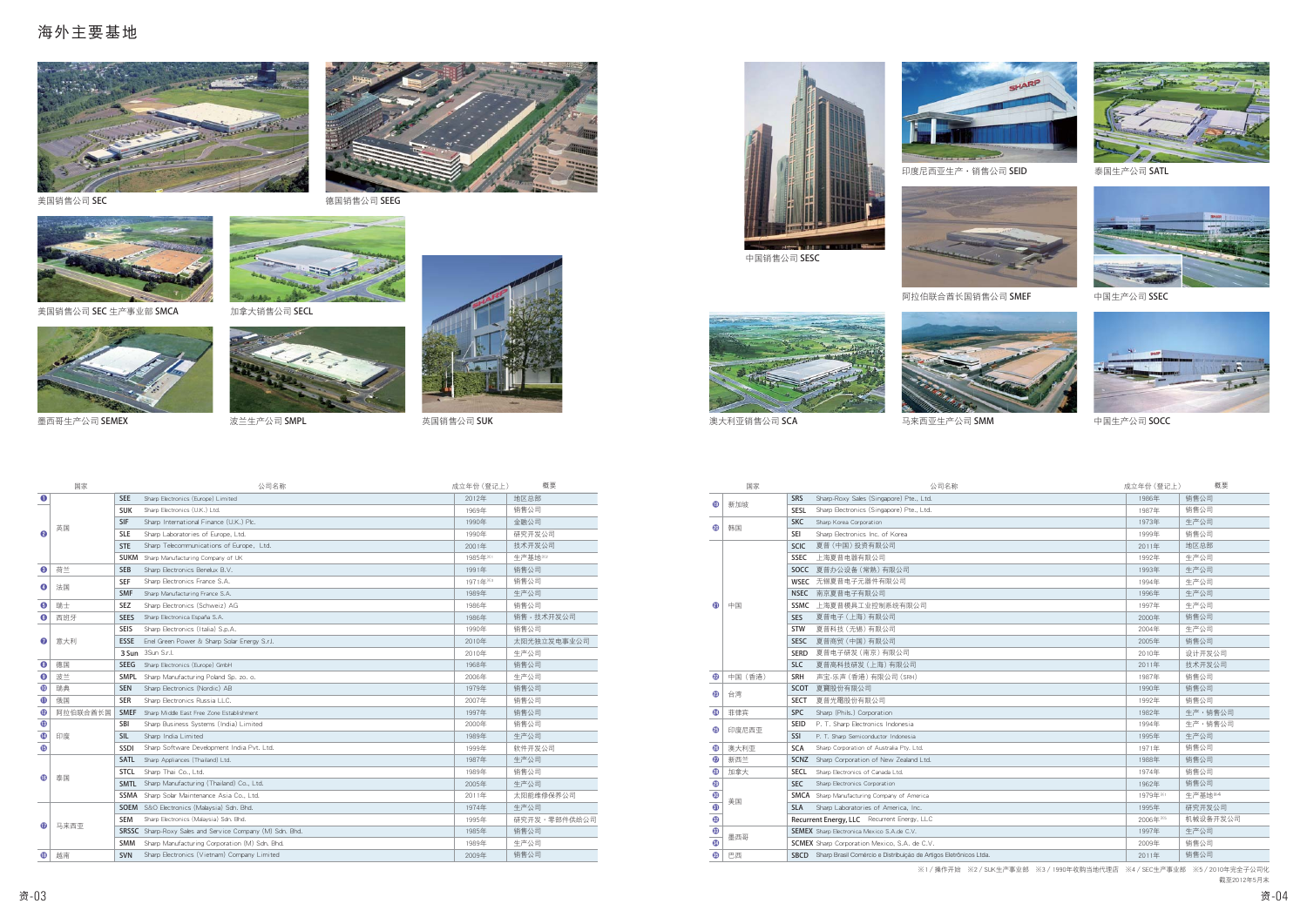## 日本国内主要基地



总公司 (大阪市阿倍野区)



综合开发中心 (奈良县天理市)



绿色前线 堺 (大阪府堺市堺区)



东京分公司 (幕张大厦) (千叶市美浜区)

| 主要的日本国内关联公司                      | 成立年份 (登记上) | 所在地     | 主要的业务内容                     |
|----------------------------------|------------|---------|-----------------------------|
| 夏普Electronics Marketing株式会社      | 1948年      | 大阪市阿倍野区 | 销售家电及办公设备产品                 |
| 夏普System Product株式会社             | 1969年      | 千叶市美浜区  | 销售系统产品及软件开发                 |
| 夏普Manufacturing Systems株式会社      | 1970年      | 大阪府八尾市  | 制造、销售生产设备机器及模具等             |
| 夏普Amenity Systems株式会社            | 1968年      | 大阪市平野区  | 销售太阳能发电系统及空调・电气设备工程         |
| 夏普Engineering株式会社                | 1962年      | 大阪市平野区  | 家电产品售后服务                    |
| 夏普Document Svstems株式会社           | 1977年      | 千叶市美浜区  | 办公设备产品的销售及售后服务、供应等的销售       |
| 夏普新泻电子工业株式会社                     | 1970年      | 新泻市南区   | 制造、销售电子零部件                  |
| 夏普Trading株式会社                    | 1985年      | 大阪市阿倍野区 | 家电、办公设备产品及电子零部件等的进口及销售      |
| 夏普Business Computer Software株式会社 | 1979年      | 东京都墨田区  | 软件的开发                       |
| 夏普米子株式会社                         | 2005年      | 鸟取县米子市  | 制造、销售电子零部件                  |
| SD Future Technology株式会社         | 2006年      | 三重县龟山市  | 电子零部件的制造用零部件的研究、开发及设计       |
| 夏普三重株式会社                         | 1991年      | 三重具津市   | 制造、销售电子零部件                  |
| 夏普Display Product株式会社            | 2009年      | 大阪府堺市堺区 | 液晶显示器的开发、制造及销售              |
| iDeep Solutions株式会社              | 2010年      | 东京都港区   | 电视会议系统的销售及和赁                |
| iDeep Global Lab株式会社             | 2010年      | 东京都品川区  | 电视会议系统及电视会议系统有关的软件开发及销售     |
| 夏普Support and Service株式会社        | 2010年      | 千叶市美浜区  | 办公设备产品售后服务                  |
| 株式会社GALAPAGOS NETWORKS           | 2010年      | 东京都港区   | 电子信息内容店服务的营运・运用             |
| 夏普特选工业株式会社                       | 1982年      | 大阪市阿倍野区 | 电气机械器具装配外                   |
| SI Solutions株式会社                 | 2001年      | 大阪市阿倍野区 | 关于信息系统的设计、开发、引进、运用、保守的咨询及受托 |
| 夏普Finance株式会社                    | 1982年      | 大阪市阿倍野区 | 家电产品等的信用销售、租赁、不动产出赁及保险代理业   |
| 冲绳夏普电机株式会社                       | 1967年      | 冲绳县那霸市  | 家电、办公设备产品及太阳能发电系统的销售        |



三重事业所 (三重县多气郡多气町)







八尾事业所(大阪府八尾市)



广岛事业所 (广岛县东广岛市)

截至2012年5月末

) 虚线部分和屋顶太阳能电池板是最终完成预想图 东京市谷大厦(东京都新宿区)

|                       | 事业所          | 操作(供用)开始 | 所在地                               | 主要生产领域                                |
|-----------------------|--------------|----------|-----------------------------------|---------------------------------------|
| $\bullet$             | 总公司          | 1924年    | 邮编: 545-8522 大阪市阿倍野区长池町22番22号     | $\hspace{1.0cm} \rule{1.5cm}{0.15cm}$ |
| ℯ                     | 东京分公司 (幕张大厦) | 1992年    | 邮编: 261-8520 千叶市美浜区中濑1丁目9番2号      |                                       |
| ❸                     | 东京市谷大厦       | 1974年    | 邮编: 162-8408 东京都新宿区市谷八幡町8番地       | $\qquad \qquad -$                     |
| Θ                     | 枥木事业所        | 1968年    | 邮编: 329-2193 枥木县矢板市早川町174番地       | 音视频产品                                 |
| $\bullet$             | 龟山事业所        | 2004年    | 邮编: 519-0198 三重县龟山市白木町幸川464番      | 液晶显示器等                                |
| 6                     | 三重事业所        | 1995年    | 邮编: 519-2192 三重县多气郡多气町五佐奈1177番地1  | 液晶显示器                                 |
| $\boldsymbol{c}$      | 综合开发中心       | 1970年    | 邮编: 632-8567 奈良县天理市栎本町2613番地1     | 液晶显示器等                                |
| 8                     | 奈良事业所        | 1959年    | 邮编: 639-1186 奈良县大和郡山市美浓庄町492番地    | 信息设备等                                 |
| $\boldsymbol{\Theta}$ | 葛城事业所        | 1981年    | 邮编: 639-2198 奈良县葛城市薑282号1         | 太阳能电池等                                |
| ⊕                     | 八尾事业所        | 1959年    | 邮编: 581-8585 大阪府八尾市北龟井町3丁目1番72号   | 健康・环境产品等                              |
| $\mathbf 0$           | 夏普绿色前线 堺     | 2009年    | 邮编: 590-8522 大阪府堺市堺区匠町1番地         | 液晶显示器及太阳能电池                           |
| $\mathbf{B}$          | 福山事业所        | 1985年    | 邮编: 721-8522 广岛县福山市大门町旭1番地        | 电子元器件                                 |
| $\bigcirc$            | 三原事业所        | 2002年    | 邮编: 729-0474 广岛县三原市沼田西町惣定247      | 电子元器件                                 |
| $\bullet$             | 广岛事业所        | 1967年    | 邮编: 739-0192 广岛县东广岛市八本松饭田2丁目13番1号 | 通信设备                                  |





枥木事业所 (枥木县矢板市)

龟山事业所(三重县龟山市)



奈良事业所 (奈良县大和郡山市) 葛城事业所 (奈良县葛城市)



福山事业所 (广岛县福山市)

三原事业所 (广岛县三原市)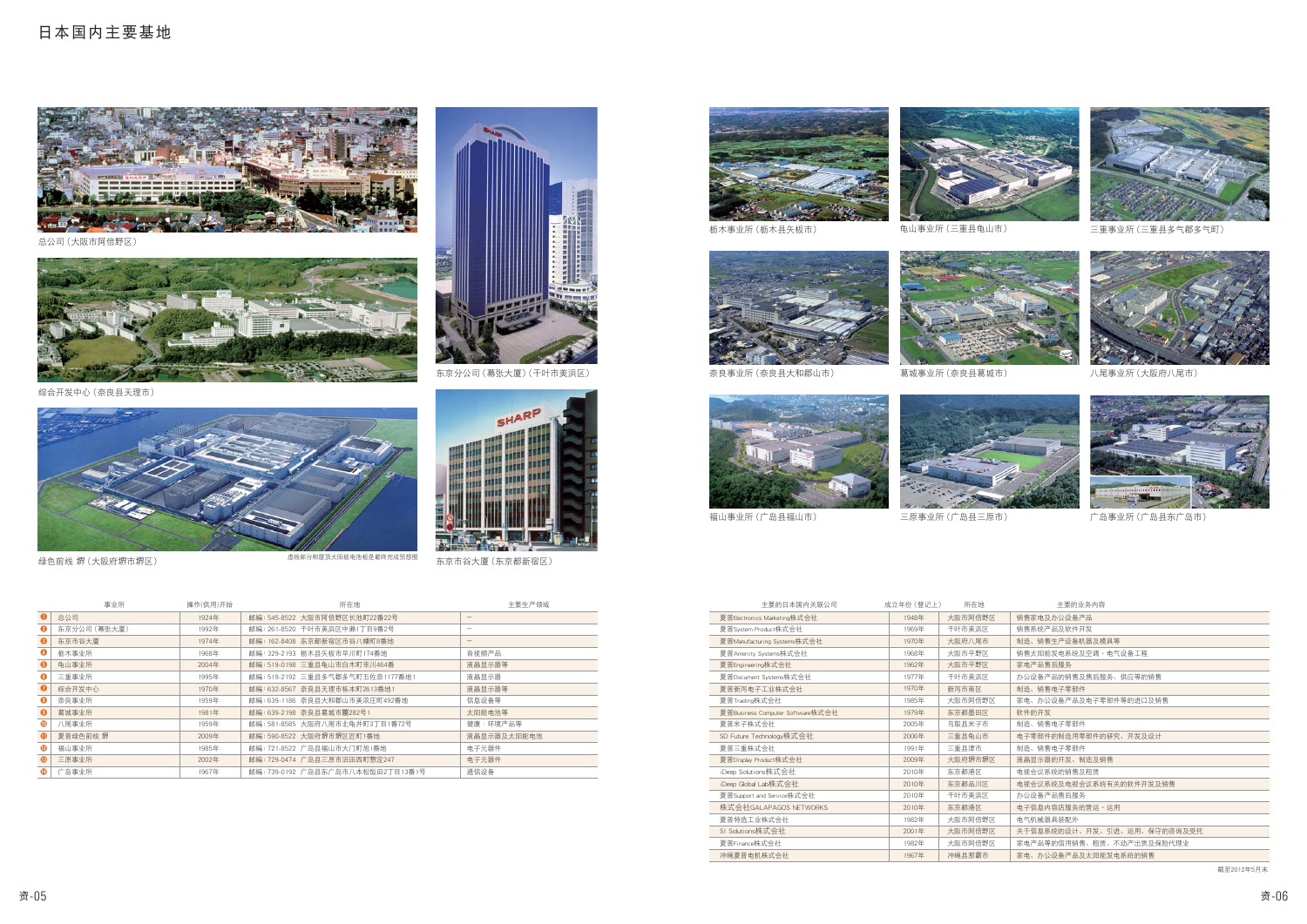# 资本金·业绩·员工人数的推移(1)

| 决算期            | 年度      | 决算期间<br>(年/月)  | 资本金<br>(千日元)  | 总利润<br>(千日元)  | 营业利润<br>(千日元)            | 利润率<br>(% )              | 税前利润<br>(千日元)            | 利润率<br>(% )              | 当期利润<br>(千日元)  | 利润率<br>(% ) | 员工人数<br>$(\lambda)$      |
|----------------|---------|----------------|---------------|---------------|--------------------------|--------------------------|--------------------------|--------------------------|----------------|-------------|--------------------------|
| $\mathbf{1}$   | 1935    | $35/5 - 35/5$  | 500           | 168           | $\qquad \qquad -$        | $\overline{\phantom{m}}$ | —                        | $\qquad \qquad -$        | $\overline{c}$ | 1.2         | $\qquad \qquad -$        |
| $\mathbf{2}$   | 1935    | $35/6 - 35/11$ | 500           | 699           | $\qquad \qquad -$        |                          | $\overline{\phantom{0}}$ | -                        | 14             | 2.0         |                          |
| 3              | 1936    | $35/12 - 36/5$ | 500           | 1,653         | $\qquad \qquad -$        | $\qquad \qquad -$        | —                        | —                        | 14             | 0.8         | $\qquad \qquad -$        |
| 4              | 1936    | $36/6 - 36/11$ | 500           | 1,429         | $\qquad \qquad -$        | $\overline{\phantom{m}}$ |                          | -                        | 1              | 0.1         | $\qquad \qquad -$        |
| 5              | 1937    | $36/12 - 37/5$ | 700           | 1,812         | $\qquad \qquad -$        | $\overline{\phantom{m}}$ | —                        | —                        | 20             | 1.1         |                          |
| 6              | 1937    | $37/6 - 37/11$ | 700           | 2,133         | $\qquad \qquad -$        | $\qquad \qquad -$        | $\overline{\phantom{0}}$ | —                        | 35             | 1.6         |                          |
| $\overline{7}$ | 1938    | $37/12 - 38/5$ | 700           | 2,191         | $\qquad \qquad -$        | $\overline{\phantom{m}}$ | $\overline{\phantom{0}}$ | $\qquad \qquad -$        | 25             | 1.1         |                          |
| 8              | 1938    | $38/6 - 38/11$ | 700           | 2,449         | $\qquad \qquad -$        | $\overline{\phantom{m}}$ | $\overline{\phantom{0}}$ | $\overline{\phantom{0}}$ | 36             | 1.5         | $\qquad \qquad -$        |
| 9              | 1939    | $38/12 - 39/5$ | 700           | 3,593         | $\qquad \qquad -$        | $\overline{\phantom{m}}$ | —                        | —                        | 40             | 1.1         | $\qquad \qquad$          |
| 10             | 1939    | $39/6 - 39/11$ | 700           | 4,779         | $\qquad \qquad -$        | $\overline{\phantom{m}}$ |                          | $\qquad \qquad -$        | 51             | 1.1         |                          |
| 11             | 1940    | $39/12 - 40/5$ | 700           | 4.776         | $\qquad \qquad -$        | $\qquad \qquad -$        | —                        | $\qquad \qquad -$        | 55             | 1.2         | $\qquad \qquad -$        |
| 12             | 1940    | $40/6 - 40/11$ | 1,000         | 5,535         | $\qquad \qquad -$        | $\overline{\phantom{m}}$ | —                        | $\qquad \qquad -$        | 57             | 1.0         | $\qquad \qquad -$        |
| 13             | 1941    | $40/12 - 41/5$ | 1,000         | 6,049         | $\qquad \qquad -$        | $\qquad \qquad -$        | —                        | —                        | 75             | 1.2         | $\qquad \qquad -$        |
| 14             | 1941    | $41/6 - 41/11$ | 1,000         | 6,220         | $\qquad \qquad -$        | $\overline{\phantom{m}}$ | —                        | —                        | 136            | 2.2         |                          |
| 15             | 1942    | $41/12 - 42/5$ | 1,000         | 6,886         | $\qquad \qquad -$        | $\qquad \qquad -$        |                          | -                        | 100            | 1.5         | $\overline{\phantom{0}}$ |
| 16             | 1942    | $42/6 - 42/11$ | 1,000         | 6,948         | $\qquad \qquad -$        | $\overline{\phantom{m}}$ | —                        | —                        | 100            | 1.4         |                          |
| 17             | 1943    | $42/12 - 43/5$ | 1,000         | 6,978         | $\qquad \qquad -$        | $\overline{\phantom{m}}$ | —                        | -                        | 82             | 1.2         | $\qquad \qquad -$        |
| 18             | 1943    | $43/6 - 43/10$ | 3,000         | 3,983         | $\qquad \qquad -$        | $\overline{\phantom{m}}$ | —                        | —                        | 246            | 6.2         | $\overline{\phantom{m}}$ |
| 19             | 1943    | $43/11 - 44/3$ | 3,000         | 5,406         | $\qquad \qquad -$        |                          | $\overline{\phantom{0}}$ | $\overline{\phantom{0}}$ | 611            | 11.3        | $\overline{\phantom{0}}$ |
| 20             | 1944    | $44/4 - 44/9$  | 7,500         | 11,013        | $\qquad \qquad -$        | $\overline{\phantom{m}}$ | —                        | $\qquad \qquad -$        | 1,225          | 11.1        | $\qquad \qquad -$        |
| 21             | 1944    | $44/10 - 45/3$ | 7,500         | 13,877        | $\qquad \qquad -$        | $\overline{\phantom{m}}$ | —                        | —                        | 2,087          | 15.0        | $\qquad \qquad -$        |
| 22-23          | 1945    | $45/4 - 46/3$  | 8,300         | 35,754        |                          |                          |                          | —                        | 830            | 2.3         |                          |
| 24             | 1946    | $46/4 - 46/8$  | 8,300         | 23,149        | $\qquad \qquad -$        | $\overline{\phantom{m}}$ | —                        | —                        | 687            | 3.0         | —                        |
| 决算期            | 年度      | 决算期间<br>(年/月)  | 资本金<br>(百万日元) | 总利润<br>(百万日元) | 营业利润<br>(百万日元)           | 利润率<br>(% )              | 税前利润<br>(百万日元)           | 利润率<br>(% )              | 当期利润<br>(百万日元) | 利润率<br>(% ) | 员工人数<br>$(\lambda)$      |
| 25-28          | 1946-48 | $46/8 - 48/12$ | 30            | 782           | $\qquad \qquad -$        | $\qquad \qquad -$        | $\overline{\phantom{0}}$ | $\overline{\phantom{0}}$ | 15             | 1.9         | $\qquad \qquad -$        |
| 29             | 1948    | $48/12 - 49/3$ | 30            | 252           | $\qquad \qquad -$        | $\overline{\phantom{m}}$ | $\overline{\phantom{0}}$ | -                        | 3              | 1.2         | $\overline{\phantom{m}}$ |
| 30             | 1949    | $49/4 - 49/9$  | 30            | 390           | $\qquad \qquad -$        | $\qquad \qquad -$        | —                        | $\qquad \qquad -$        | 7              | 1.8         | 678                      |
| 31             | 1949    | $49/10 - 50/3$ | 30            | 279           | $\qquad \qquad -$        | $\qquad \qquad -$        | —                        | —                        | $-4$           | $-1.4$      | $\overline{\phantom{m}}$ |
| 32             | 1950    | $50/4 - 50/9$  | 30            | 219           | $\qquad \qquad -$        | $\overline{\phantom{m}}$ | —                        | —                        | $-29$          | $-13.2$     | 355                      |
| 33             | 1950    | $50/10 - 51/3$ | 30            | 327           | $\qquad \qquad -$        | $\overline{\phantom{m}}$ | —                        | —                        | 3              | 0.9         | 348                      |
| 34             | 1951    | $51/4 - 51/9$  | 30            | 522           | $\qquad \qquad -$        | $\overline{\phantom{m}}$ | —                        | $\qquad \qquad -$        | 13             | 2.5         | 482                      |
| 35             | 1951    | $51/10 - 52/3$ | 30            | 739           | $\qquad \qquad -$        | $\qquad \qquad -$        | —                        | —                        | 54             | 7.3         | 689                      |
| 36             | 1952    | $52/4 - 52/9$  | 30            | 1,004         | $\qquad \qquad -$        | $\overline{\phantom{m}}$ | $\qquad \qquad -$        | —                        | 90             | 9.0         | 722                      |
| 37             | 1952    | $52/10 - 53/3$ | 30            | 1,206         | $\qquad \qquad -$        | $\qquad \qquad -$        | $\overline{\phantom{0}}$ | -                        | 93             | 7.7         | 878                      |
| 38             | 1953    | $53/4 - 53/9$  | 30            | 1,493         | $\overline{\phantom{m}}$ | $\qquad \qquad -$        | $\overline{\phantom{m}}$ | $\overline{\phantom{m}}$ | 83             | 5.6         | 853                      |

| 决算期 | 年度   | 决算期间<br>(年/月)  | 资本金<br>(百万日元) | 销售额<br>(百万日元) | 出口比率<br>(% )             | 营业利润<br>(百万日元) | 利润率<br>(% ) | 税前利润<br>(百万日元)           | 利润率<br>(% )       | 当期利润<br>(百万日元) | 利润率<br>(% ) | 员工人数<br>$(\lambda)$ |
|-----|------|----------------|---------------|---------------|--------------------------|----------------|-------------|--------------------------|-------------------|----------------|-------------|---------------------|
| 39  | 1953 | $53/10 - 54/3$ | 120           | 897           | $\overline{\phantom{m}}$ | 156            | 17.4        | $\qquad \qquad -$        | $\qquad \qquad -$ | 147            | 16.4        | 929                 |
| 40  | 1954 | $54/4 - 54/9$  | 120           | 839           | 0.9                      | 127            | 15.1        | $\qquad \qquad -$        | —                 | 123            | 14.7        | 864                 |
| 41  | 1954 | $54/10 - 55/3$ | 120           | 1,134         | 1.3                      | 185            | 16.3        | $\overline{\phantom{m}}$ | —                 | 168            | 14.8        | 1,346               |
| 42  | 1955 | $55/4 - 55/9$  | 250           | 1,609         | 2.9                      | 293            | 18.2        | $\qquad \qquad -$        |                   | 280            | 17.4        | 1,392               |
| 43  | 1955 | $55/10 - 56/3$ | 250           | 2,185         | 1.4                      | 349            | 16.0        | $\qquad \qquad -$        | $\qquad \qquad -$ | 330            | 15.1        | 1,681               |
| 44  | 1956 | $56/4 - 56/9$  | 250           | 2,160         | 2.2                      | 315            | 14.6        | $\qquad \qquad -$        | $\qquad \qquad -$ | 310            | 14.4        | 1,958               |
| 45  | 1956 | $56/10 - 57/3$ | 500           | 2,699         | 3.3                      | 331            | 12.3        | $\qquad \qquad -$        |                   | 317            | 11.7        | 2,503               |
| 46  | 1957 | $57/4 - 57/9$  | 500           | 3,288         | 2.9                      | 361            | 11.0        | $\overline{\phantom{m}}$ | —                 | 355            | 10.8        | 2,312               |
| 47  | 1957 | $57/10 - 58/3$ | 1,000         | 3,415         | 7.7                      | 381            | 11.2        | —                        | —                 | 360            | 10.5        | 2,613               |
| 48  | 1958 | $58/4 - 58/9$  | 1,000         | 4,438         | 13.6                     | 565            | 12.7        | $\qquad \qquad -$        | —                 | 557            | 12.6        | 2,973               |
| 49  | 1958 | $58/10 - 59/3$ | 1,000         | 8,286         | 10.3                     | 1,417          | 17.1        | $\qquad \qquad -$        | $\qquad \qquad -$ | 1,399          | 16.9        | 3,947               |
| 50  | 1959 | $59/4 - 59/9$  | 2,000         | 9,772         | 14.3                     | 1,506          | 15.4        | $\qquad \qquad -$        |                   | 1,433          | 14.7        | 5,165               |
| 51  | 1959 | $59/10 - 60/3$ | 2,000         | 10,150        | 12.8                     | 1,274          | 12.6        | $\qquad \qquad -$        | —                 | 1,268          | 12.5        | 4,457               |
| 52  | 1960 | $60/4 - 60/9$  | 2,000         | 10,273        | 15.8                     | 1,180          | 11.5        | —                        |                   | 1,212          | 11.8        | 5,276               |
| 53  | 1960 | $60/10 - 61/3$ | 2,000         | 10,824        | 15.2                     | 1.315          | 12.1        | $\qquad \qquad -$        |                   | 1,239          | 11.4        | 6,111               |
| 54  | 1961 | $61/4 - 61/9$  | 4,000         | 12,000        | 14.7                     | 1,363          | 11.4        | $\qquad \qquad -$        | $\qquad \qquad -$ | 1,327          | 11.1        | 6,092               |
| 55  | 1961 | $61/10 - 62/3$ | 4,000         | 13,333        | 14.6                     | 1,429          | 10.7        | $\qquad \qquad -$        | $\qquad \qquad -$ | 1,403          | 10.5        | 7,005               |
| 56  | 1962 | $62/4 - 62/9$  | 4,000         | 15,214        | 16.3                     | 1,455          | 9.6         | $\qquad \qquad -$        | $\qquad \qquad -$ | 1,402          | 9.2         | 6,932               |
| 57  | 1962 | $62/10 - 63/3$ | 6,000         | 16,253        | 18.8                     | 1,507          | 9.3         | $\overline{\phantom{m}}$ |                   | 1,420          | 8.7         | 7,505               |
| 58  | 1963 | $63/4 - 63/9$  | 6,000         | 16,908        | 18.6                     | 1,600          | 9.5         | $\overline{\phantom{0}}$ | —                 | 1,473          | 8.7         | 7,167               |
| 59  | 1963 | $63/10 - 64/3$ | 6,000         | 17,341        | 17.4                     | 1,088          | 6.3         | 930                      | 5.4               | 600            | 3.5         | 8,097               |
| 60  | 1964 | $64/4 - 64/9$  | 6,000         | 15,039        | 19.7                     | 698            | 4.6         | 526                      | 3.5               | 401            | 2.7         | 7,136               |
| 61  | 1964 | $64/10 - 65/3$ | 6,000         | 15,171        | 22.4                     | 795            | 5.2         | 543                      | 3.6               | 403            | 2.7         | 6,591               |
| 62  | 1965 | $65/4 - 65/9$  | 6,000         | 14,238        | 24.1                     | 812            | 5.7         | 550                      | 3.9               | 405            | 2.8         | 6,062               |
| 63  | 1965 | $65/10 - 66/3$ | 6,000         | 15,013        | 26.9                     | 1,145          | 7.6         | 781                      | 5.2               | 501            | 3.3         | 6,593               |
| 64  | 1966 | $66/4 - 66/9$  | 6,000         | 19,156        | 38.9                     | 1,426          | 7.4         | 1,088                    | 5.7               | 668            | 3.5         | 6,922               |
| 65  | 1966 | $66/10 - 67/3$ | 6,000         | 22,928        | 35.1                     | 1,945          | 8.5         | 1,716                    | 7.5               | 1,066          | 4.6         | 8,213               |
| 66  | 1967 | $67/4 - 67/9$  | 6,000         | 26,596        | 28.9                     | 2,681          | 10.1        | 2,472                    | 9.3               | 1,517          | 5.7         | 8,325               |
| 67  | 1967 | $67/10 - 68/3$ | 10,000        | 30,268        | 27.3                     | 3,268          | 10.8        | 2,728                    | 9.0               | 1,708          | 5.6         | 10,724              |
| 68  | 1968 | $68/4 - 68/9$  | 10,000        | 41,617        | 36.6                     | 4,521          | 10.9        | 3,409                    | 8.2               | 2,189          | 5.3         | 11,653              |
| 69  | 1968 | $68/10 - 69/3$ | 10,000        | 46,753        | 39.2                     | 4,726          | 10.1        | 3,752                    | 8.0               | 2,352          | 5.0         | 13,923              |
| 70  | 1969 | $69/4 - 69/9$  | 10,500        | 57,197        | 41.3                     | 5,537          | 9.7         | 3,915                    | 6.8               | 2,550          | 4.5         | 13,907              |
| 71  | 1969 | $69/10 - 70/3$ | 10,500        | 63,624        | 34.2                     | 6,091          | 9.6         | 4,311                    | 6.8               | 2,721          | 4.3         | 15,442              |
| 72  | 1970 | $70/4 - 70/9$  | 10,500        | 75,924        | 42.9                     | 7,166          | 9.4         | 5,269                    | 6.9               | 3,169          | 4.2         | 14,931              |
| 73  | 1970 | $70/10 - 71/3$ | 10,500        | 73,170        | 42.6                     | 6,815          | 9.3         | 4,861                    | 6.6               | 2,961          | 4.0         | 13,623              |
| 74  | 1971 | $71/4 - 71/9$  | 11,552        | 70,151        | 50.8                     | 4,304          | 6.1         | 2,621                    | 3.7               | 1,826          | 2.6         | 13,834              |
| 75  | 1971 | $71/10 - 72/3$ | 11,552        | 63,923        | 39.6                     | 2,580          | 4.0         | 1,424                    | 2.2               | 1,054          | 1.6         | 12,744              |
| 76  | 1972 | $72/4 - 72/9$  | 11,552        | 70,948        | 42.5                     | 2,550          | 3.6         | 1,802                    | 2.5               | 1,272          | 1.8         | 12,096              |
| 77  | 1972 | $72/10 - 73/3$ | 11,552        | 72,856        | 41.8                     | 2,459          | 3.4         | 1,902                    | 2.6               | 1,307          | 1.8         | 11,604              |
| 78  | 1973 | $73/4 - 73/9$  | 11,552        | 76,847        | 39.9                     | 2,876          | 3.7         | 2,427                    | 3.2               | 1,652          | 2.1         | 11,285              |
| 79  | 1973 | $73/10 - 74/3$ | 11,767        | 87,519        | 38.7                     | 3,417          | 3.9         | 2,600                    | 3.0               | 1,660          | 1.9         | 11,307              |